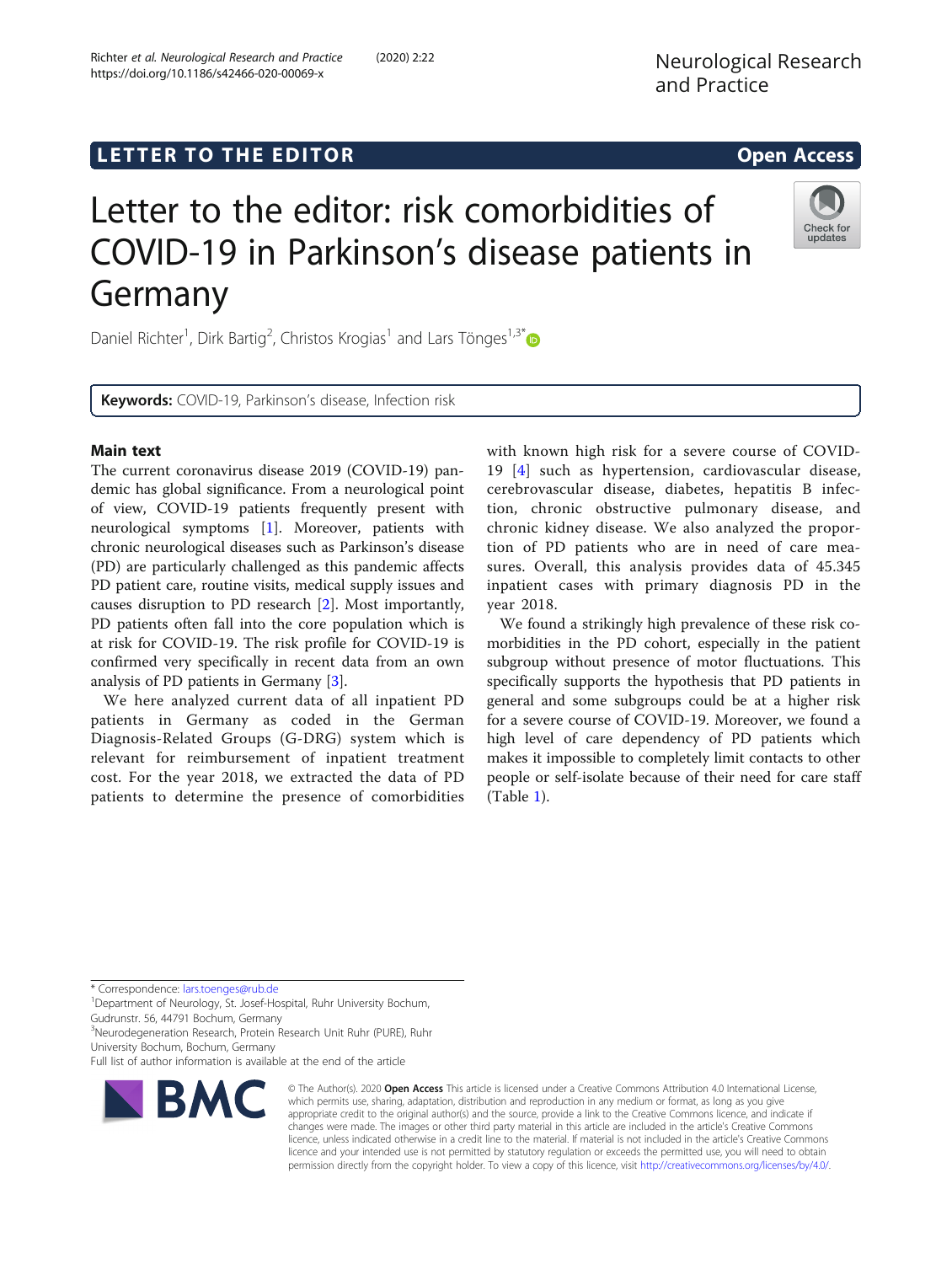<span id="page-1-0"></span>Table 1 Percentage of comorbidities with assumed high risk for a severe course of COVID-19<sup>5</sup> and care dependency given for all inpatient cases of PD ( $n = 46,345$ ) in Germany from the year 2018

| $ICD-10-GM$                                | G20.00 | G <sub>20.01</sub> | G <sub>20.10</sub> | G20.11 | G <sub>20.20</sub> | G20.21  | G20.90  | G20.91  |
|--------------------------------------------|--------|--------------------|--------------------|--------|--------------------|---------|---------|---------|
| Absolute number of PD cases                | 3164   | 2387               | 10,499             | 20,266 | 1541               | 4303    | 3046    | 1139    |
| Percentage with comorbidity (ICD-Code)     |        |                    |                    |        |                    |         |         |         |
| Hypertension (I10)                         | 53.60% | 49.27%             | 53.07%             | 47.42% | 51.01%             | 44.97%  | 52.53%  | 51.54%  |
| Cardiovascular disease (125)               | 11.71% | 9.64%              | 13.21%             | 11.37% | 15.64%             | 11.71%  | 14.71%  | 13.96%  |
| Cerebrovascular disease (169)              | 2.47%  | 1.59%              | 3.57%              | 2.68%  | 5.58%              | 4.04%   | 4.53%   | 3.42%   |
| Diabetes type 2 (E11)                      | 16.59% | 14.03%             | 18.16%             | 14.28% | 18.36%             | 14.66%  | 20.88%  | 20.63%  |
| Chronic viral hepatitis B or C (B18)       | 0.09%  | $0.0\%$            | 0.09%              | 0.08%  | $0.0\%$            | $0.0\%$ | $0.0\%$ | $0.0\%$ |
| COPD (J44)                                 | 2.75%  | 1.93%              | 3.02%              | 2.62%  | 3.50%              | 2.46%   | 3.32%   | 2.63%   |
| Chronic kidney disease (N18)               | 7.84%  | 6.07%              | 11.55%             | 9.42%  | 14.60%             | 12.36%  | 14.05%  | 14.22%  |
| Percentage with care dependency (ICD-Code) |        |                    |                    |        |                    |         |         |         |
| Care dependency <sup>a</sup> (Z74)         | 14.60% | 18.64%             | 32.57%             | 29.03% | 62.95%             | 49.06%  | 42.35%  | 40.65%  |

Parkinson's disease diagnoses of the ICD 10th revision, German modification (ICD-10-GM): G20.00 = Primary Parkinson's syndrome without or with less impairment and no fluctuation; G20.01 = Primary Parkinson's syndrome without or with less impairment and fluctuation; G20.10 = Primary Parkinson's syndrome moderate to severe impairment and no fluctuation; G20.11 = Primary Parkinson's syndrome moderate to severe impairment and fluctuation; G20.20 = Primary Parkinson's syndrome with the most serious impairment and no fluctuation; G20.21 = Primary Parkinson's syndrome with the most serious impairment and fluctuation; G20.90 = Primary Parkinson's syndrome not further defined and no fluctuation; G20.91 = Primary Parkinson's syndrome not further defined and fluctuation

COPD chronic obstructive pulmonary disease, ICD International Statistical Classification of Diseases and Related Health Conditions <sup>a</sup>

<sup>a</sup>Care dependency including dependency due to impaired mobility, dependency for personal hygiene and need for constant supervision

We additionally analyzed the inpatient prevalence of non-aspiration and aspiration pneumonia in which PD was coded only as secondary diagnosis to differentiate pneumonia subtypes [[3\]](#page-2-0). Interestingly, non-aspiration pneumonia was the most common admission primary diagnosis (8256 cases) while aspiration pneumonia was coded to a less numerous extent (3777 cases; data not shown). This indicates that aspiration is not the most common cause for pneumonia in PD. In clinical practice, the differentiation between aspiration and non-aspiration pneumonia may be difficult because silent aspiration can also occur in patients with swallowing disorders such as PD and there is no precise diagnostic to differentiate the two entities. Importantly, the more frequently coded non-aspiration pneumonia in PD represents a spectrum of diseases including bacterial and fungal but also viral pneumonias. Thus, we consider PD patients to have an increased risk also for viral pneumonias including Severe Acute Respiratory Syndrome Coronavirus 2 (SARS-CoV-2).

In summary, this nationalwide data from Germany points out several clinical characteristics of inpatient PD patients that are risk factors for a more severe course of COVID-19. Apart from the increased occurrence of pulmonary infections, strict social distancing is often difficult due to care dependency. We do not consider PD itself to represent a risk factor for COVID-19 and a diagnosis of PD should not lead to any difference in decisions making to treat COVID-19 in these patients. The frequent comorbidities with PD

rather highlight the importance of preventive strategies such as telemedicine consultations and preventive testing of care staff. Neurologists and movement disorders specialists should consider a very careful attitude in the treatment of Parkinson's patients with prudent prevention of infections in these challenging times.

### Abbreviations

COVID-19: Coronavirus disease 2019; G-DRG: German Diagnosis- Related Groups; PD: Parkinson's disease; SARS-CoV-2: Severe Acute Respiratory Syndrome Coronavirus 2

### Acknowledgements

We thank Destatis and the "H1-Gesundheit" department for data acquisition.

### Authors' contributions

DR prepared the manuscript. DB, CK and LT critically revised the manuscript for intellectual content. All authors read and approved the final manuscript.

### Funding

#### None.

# Availability of data and materials

The G-DRG datasets analysed during the current study are available online from the Federal Statistical Office (DRG-statistic 2018, Federal Statistical Office, [www.destatis.de\)](http://www.destatis.de).

# Ethics approval and consent to participate

# Not applicable.

### Consent for publication

Not applicable.

### Competing interests

The authors declare that they have no competing interests.